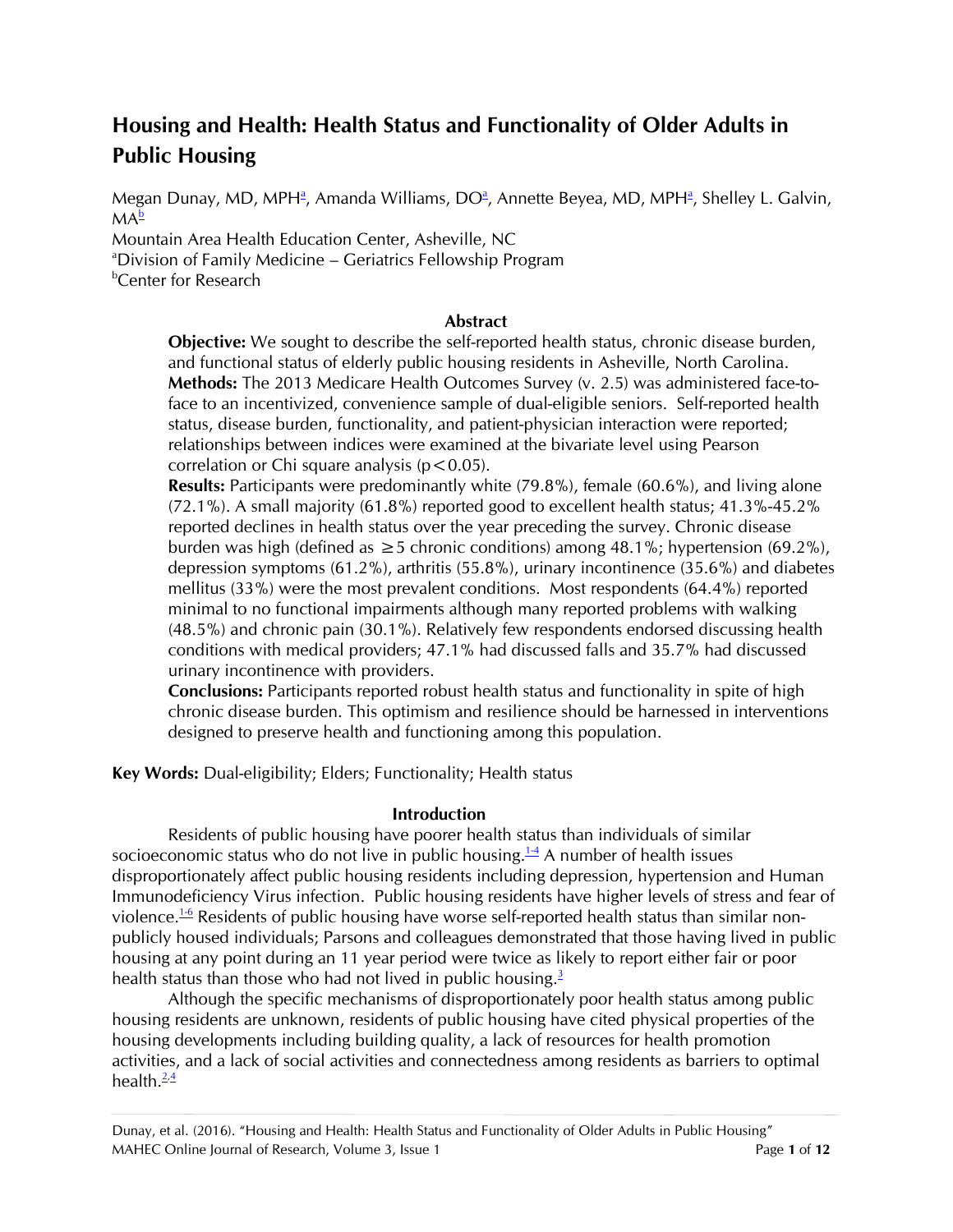Functional status is an important predictor of health and mortality in older adults and symptom burden has serious implications for disability trajectory in this population. $37-9$  $37-9$  Older adults living in public housing have been shown to have a higher prevalence of fatigue, a symptom associated with disability, than community dwelling elders.<sup>[3](#page-9-1)</sup> Furthermore, unmet mental health needs have contributed to disability in older adults living in public housing. $5-6$ 

Individuals who are low income and elderly or disabled often qualify to receive benefits from both Medicare and Medicaid. These dually eligible enrollees are high cost beneficiaries for both programs.<sup>[12](#page-10-0)</sup> Dually eligible beneficiaries enrolled in Medicare managed care have higher rates of chronic diseases, depression and chronic pain than other beneficiaries enrolled in Medicare managed care plans.<sup>[13](#page-10-1)</sup> Dually eligible beneficiaries are more likely to have disabilities and live in poverty than other Medicare beneficiaries and are thus more likely to qualify for publicly subsidized housing.

In 2005, approximately 2 million older adults lived in public housing in the United States (US); this number is increasing as the number of older adults increases.<sup>[11](#page-10-2)</sup> Approximately 9.1% of the 44.5 million adults aged 65 years or older (roughly 4 million people) in the US live in poverty and are eligible for housing assistance programs.<sup>[10](#page-9-6)</sup> Thus, older adults living in public housing represent a large and medically vulnerable population that is increasing in number. $3$ 

We sought to describe the self-reported health status, chronic disease burden, and functional status of a group of dually eligible, elderly, public housing residents in Asheville, North Carolina in order to further understand the healthcare needs of this high-risk demographic group.

#### **Methods and Materials**

#### **Participant Selection**

 We solicited volunteer participants among residents of two subsidized housing apartment complexes for elderly and disabled adults in Asheville, NC. The researchers enlisted the aid of service coordinators – professional liaisons between the Council on Aging of Buncombe County and the residents of each public housing building – to help facilitate two information sessions in the lobby of each apartment building. During these sessions, residents of the building were informed of the purpose of the research, and were apprised of the financial incentive (a \$10 grocery gift card) for participation. Self-selected participants volunteered to complete a survey. Our goal was to recruit 75 participants; 104 individuals voluntarily completed surveys. This project was approved by our hospital Institutional Review Board.

#### **Survey Instrument**

We used the 2013 Medicare Health Outcomes Survey version 2.5 (MHOS), a standardized, interviewer-administered instrument designed to measure the quality of life and functional status of Medicare beneficiaries; use was approved by the National Center for Quality Assurance.<sup>1415</sup> We used the first 70 of the 72 items, excluding the name of the person completing the survey and household income.

#### **Survey Administration**

Survey administration was conducted by interviewers between December, 2013 and March, 2014. Interviewers included five physicians, none of whom were responsible for direct patient-care of the individuals surveyed, one physician's assistant who was engaged in direct patient-care for a small number of individuals surveyed, and two professional service coordinators who were well-known to residents in each. All interviewers reviewed the survey instrument and received instruction in survey administration from the lead researcher prior to performing surveys with participants.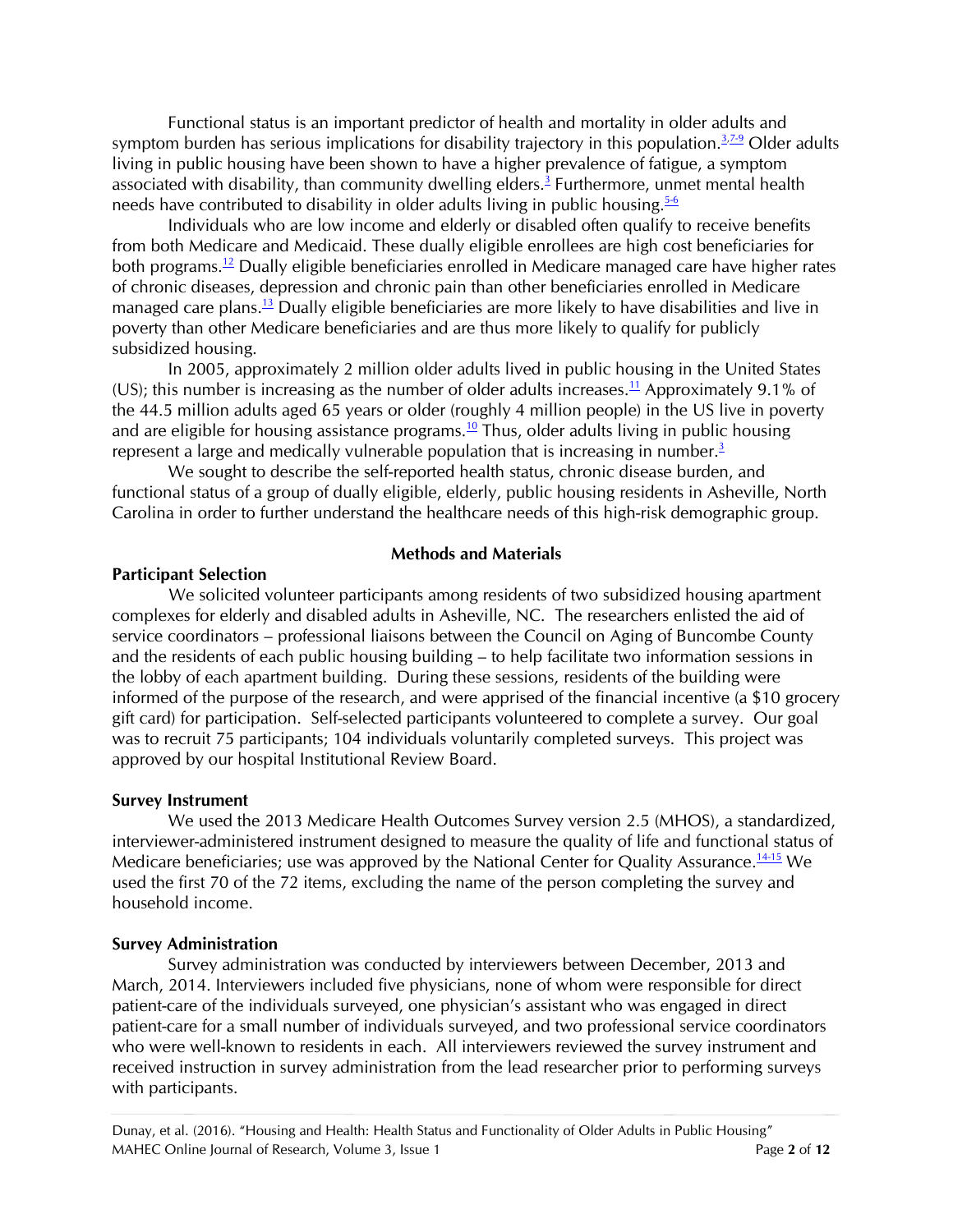Due to a printing error, the last page of the survey containing demographic information was not administered to 20 (19.2%) participants. All participants received a \$10 grocery gift card for participation.

## **Data Analysis**

Age was calculated by subtracting the year of birth from the year of administration. Body mass index was calcula[t](#page-9-2)ed from self-reported height and weight  $[$ (pounds/height $\triangle$ )\*703]. The two items from the Patient Health Questionnaire-2 (PHQ-2; #41a and 41b) were summed for the depression score. Positive depression screen was defined as a score  $\geq 3$  on a 6-point scale.<sup>[16](#page-10-4)</sup>

Number of chronic diseases is reported as the sum of affirmative responses to survey items asking if the participant has ever been diagnosed with any of 15 chronic diseases and if the participant has ever experienced accidental leakage of urine. Scores for number of self-reported chronic diseases ranged from 0 to  $16.<sup>17</sup>$  $16.<sup>17</sup>$  $16.<sup>17</sup>$ 

Physical health component (PHC) and mental health component (MHC) scores from the first 12 questions of the survey were scored following standard procedures for the Veterans-Rand 12- Item Health Survey; PHC and MHC responses were transformed to normative scores on a scale of 0-100 with a mean equal to 50 and standard deviation equal to  $10.\frac{18}{18}$  $10.\frac{18}{18}$  $10.\frac{18}{18}$ 

The six items that assessed difficulty with daily activities were scored according to the Katz Index of Independence in Activities of Daily Living (ADL).<sup>[19](#page-10-7)</sup> Scores ranged from 0 to 6 with  $\leq$  2 indicative of severe functional impairment, 3-4 moderate impairment, 5 minimal impairment, and 6 full functioning. $\frac{19}{2}$  $\frac{19}{2}$  $\frac{19}{2}$ 

Descriptive data are presented as frequency and percent [n(%)], mean  $\pm$  standard deviation  $(M+SD)$ , or median, minimum score and maximum score [Med(min-max)]. Pearson correlation coefficients were calculated in the bivariate analyses of relationships between PCH, MCH, ADL, and PHQ-2 scores and number of chronic conditions.

# **Participant Debriefing**

The research team felt that it was important to share the results of our survey with the participants in order to facilitate development of collaborative partnerships between the research team and community members. As such, the research team hosted one meal in the commons room of each facility in which we provided research participants with a summary of de-identified survey data and discussed the results. Participants shared opinions regarding the causes of survey findings and described ideas for addressing commonly identified health problems in their communities.

#### **Results**

The 104 participants were born between 1916 and 1972; ages ranged from 42 to 98 with an average age of  $70.3 + 9.4$  years. Three participants (2.9%) completed the survey with assistance from their professional caregiver. The majority of participants who completed the entire survey were white women, aged 65 or older, who were not currently partnered and lived alone. Further, the majority was overweight or obese (see Table1).

| $1401C$ $17141C1P401C$ contracted for $C_0$ |           |  |  |  |
|---------------------------------------------|-----------|--|--|--|
|                                             | $N = 104$ |  |  |  |
|                                             | $n$ (%)   |  |  |  |
|                                             |           |  |  |  |
| Less than 65 years                          | 24(23.1)  |  |  |  |
| 65 years or older                           | 78 (75.0) |  |  |  |
| Unknown                                     | 2(1.9)    |  |  |  |
|                                             |           |  |  |  |

|  |  | <b>Table 1. Participant Characteristics</b> |
|--|--|---------------------------------------------|
|--|--|---------------------------------------------|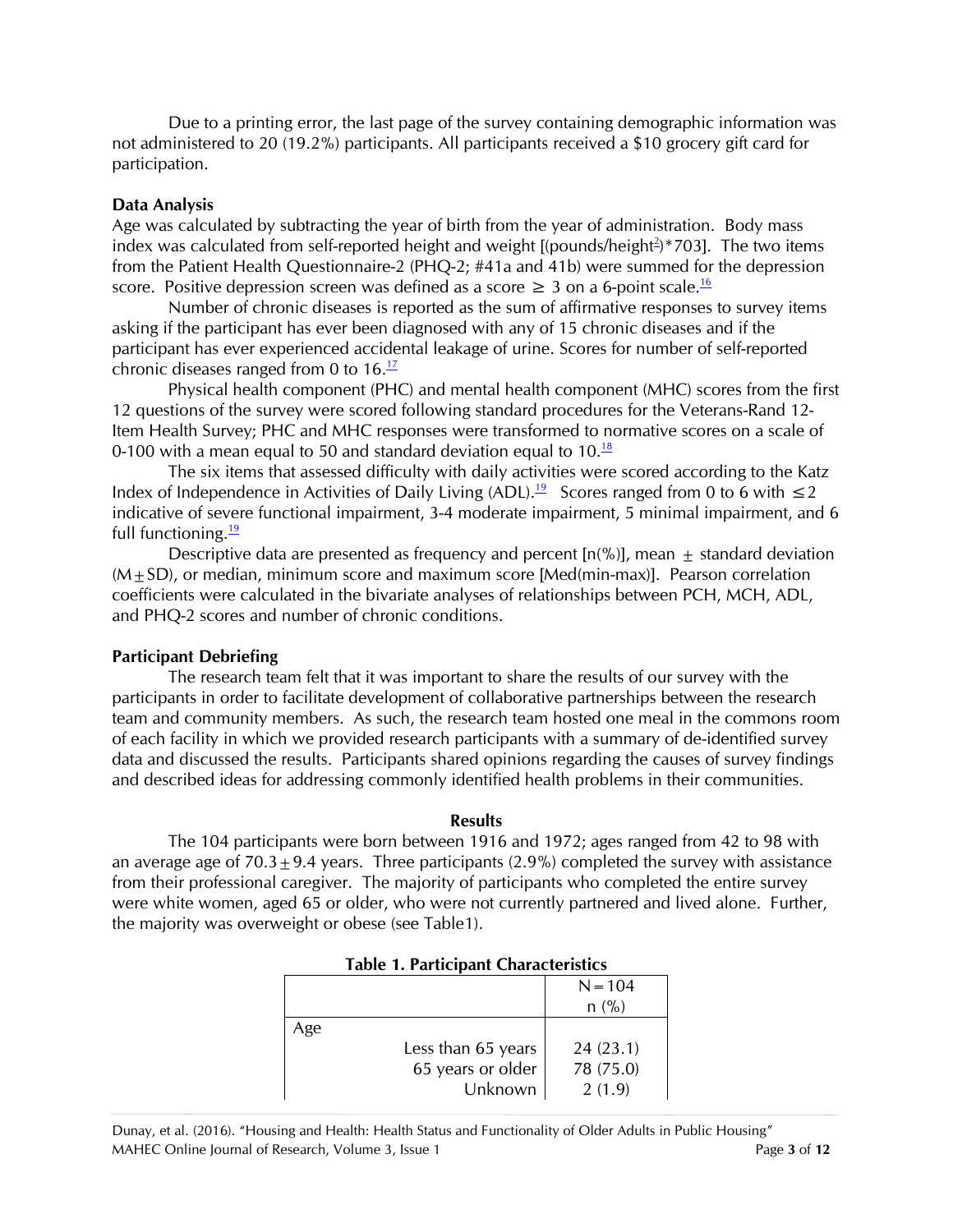| Sex                             |           |
|---------------------------------|-----------|
| Female                          | 63 (60.6) |
| Male                            | 41 (39.4) |
| Race                            |           |
| White                           | 83 (79.8) |
| <b>Black</b>                    | 16(15.4)  |
| Other                           | 3(2.9)    |
| Unknown                         | 2(1.9)    |
| Hispanic ethnicity              | 6(5.8)    |
| English as second language      | 9(8.6)    |
| Marital status                  |           |
| Married                         | 9(8.7)    |
| Divorced/Separated              | 54 (51.9) |
| Widowed                         | 23 (22.1) |
| Single                          | 16(15.4)  |
| Unknown                         | 2(1.9)    |
| Education                       |           |
| Less than High School           | 15(14.4)  |
| High School graduate/GED        | 24 (23.1) |
| College/Post graduate           | 44 (42.3) |
| Unknown                         | 21 (20.2) |
| Live alone                      |           |
| Yes                             | 75 (72.1) |
| With partner/children/relatives | 9(8.7)    |
| Unknown                         | 20 (19.2) |
| Caregiver in your home          | 1(1.2)    |
| Difficulty getting places       |           |
| Always                          | 17(16.3)  |
| Sometimes                       | 17(16.3)  |
| Almost never/never              | 50(48.1)  |
| Unknown                         | 20 (19.2) |
|                                 | $N = 104$ |
|                                 | $n$ (%)   |
| Blind/Visually impaired         | 22 (21.2) |
| Deaf/hearing impaired           | 16(15.4)  |
| Body Mass Index                 |           |
| Normal                          | 29 (27.9) |
| Underweight                     | 3(2.9)    |
| Overweight                      | 37 (35.6) |
| Obese                           | 32 (30.8) |
| Unknown                         | 3(2.9)    |
| Smoking status                  |           |
| Every day                       | 15 (14.4) |
| Some days                       | 5(4.8)    |

**Table 1. Participant Characteristics continued**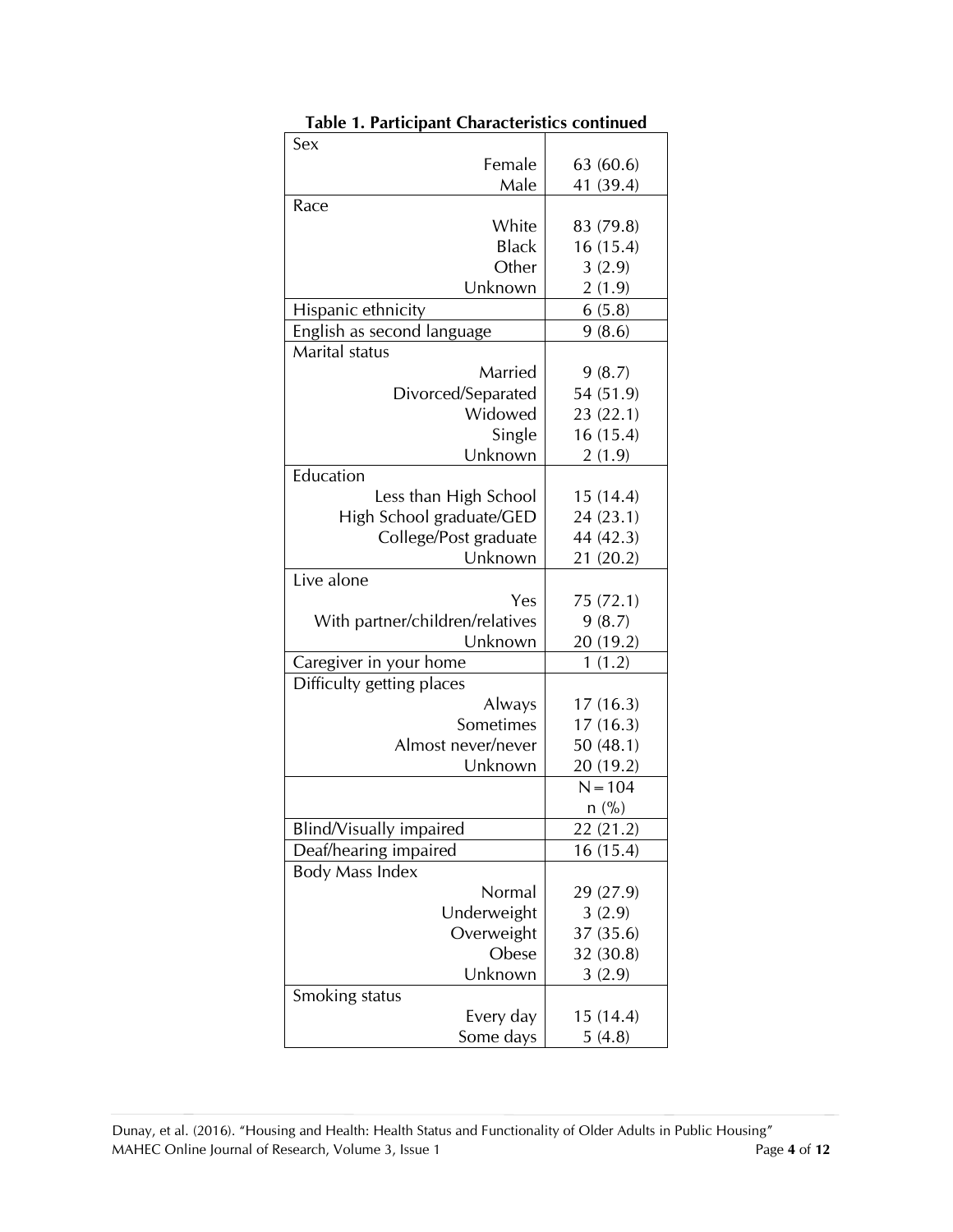#### **Health Status**

We assessed participants' overall health status and health status relative to others of similar age and relative to one's self a year ago. The majority (61.8%) of participants reported their current health status as good, very good or excellent. The majority (65.4%) of participants reported their health status compared to others their age as good, very good or excellent. Thirty-seven (35.6%) respondents described their current physical health as about the same as one year ago; 24 (23%) reported their current physical health status as either slightly better or much better than one year ago, while 43 (41.3%) reported their current physical health status as either slightly worse or much worse than one year ago. Forty-seven (45.2%) participants described their mental health status as about the same as one year ago; 29 (27.9%) respondents reported improved mental health (either slightly better or much better) compared to one year ago, while 28 (26.9%) reported either slightly worse or much worse mental health status than one year ago.

The number of days during the past month when physical or emotional health was not good ranged from 0 to 30 days with a median of 5 days for physical health (mean =  $10.3 \pm 11.3$ ) and 4 days for emotional health (mean =  $9.6 \pm 11.2$ ). Forty-six (44.2%) reported *not* feeling calm and peaceful some to all of the time, and 29 (28.2%) reported feeling downhearted and blue a good bit to all of the time. Over half [58 (55.8%)] reported not having a lot of energy at least a good bit of the time. The average pain score over the past 7 days ranged from 1 (no pain) to 10 (worst imaginable pain) with a median of 3. The number of days within the preceding month that poor physical or mental health interfered with usual activities ranged from 0 to 30 with a median of 1.5  $(mean = 8.2 \pm 10.3)$ .

## **Chronic Disease Burden**

The total number of self-reported chronic conditions per participant ranged from 0 to 10 with a median of 4. Just under half [50 (48.1%)] reported 5 or more chronic conditions. The five most prevalent conditions included: 1. Hypertension (HTN) – 69.2%; 2. Depression symptoms – 61.2% and a history of depression – 55.8%; 3. Arthritis (hip or knee and/or hand or wrist) – 55.8%; 4. Urinary Incontinence (UI) – 35.6%; and 5. Diabetes Mellitus (DM) – 33% (see Table 2). Additionally, 2 in 5 reported a fall within the past 12 months.

|                                 | $\mathsf{N}$ | <b>Time Frame</b> | $n$ (%)   |
|---------------------------------|--------------|-------------------|-----------|
| Falls                           | 104          | Past 12 months    | 42 (40.4) |
| <b>Balance/Walking Problems</b> | 104          | Past 12 months    | 67(64.4)  |
| Depression Symptoms*            | 103          | Past 2 weeks      | 63 (61.2) |
| <b>Depression Diagnosis</b>     | 104          | Ever              | 58 (55.8) |
| Urinary Incontinence (UI)       | 104          | Past 6 months     | 37 (35.6) |
| Symptoms                        | 37           |                   |           |
| If yes:<br>Big problem          |              |                   | 13(35.1)  |
| Small problem                   |              |                   | 15(40.5)  |
| No problem                      |              |                   | 9(24.3)   |
| Treatment for UI                | 37           | Ever              | 12(32.4)  |
| Hypertension                    | 104          | Ever              | 72 (69.2) |
| <b>Coronary Artery Disease</b>  | 103          | Ever              | 15(14.6)  |
| <b>Congestive Heart Failure</b> | 103          | Ever              | 11(10.7)  |
| Myocardial Infarction           | 104          | Ever              | 14(13.5)  |
| Other heart conditions          | 104          | Ever              | 27(26.0)  |

**Table 2. Prevalence of Medical Problems and Diseases**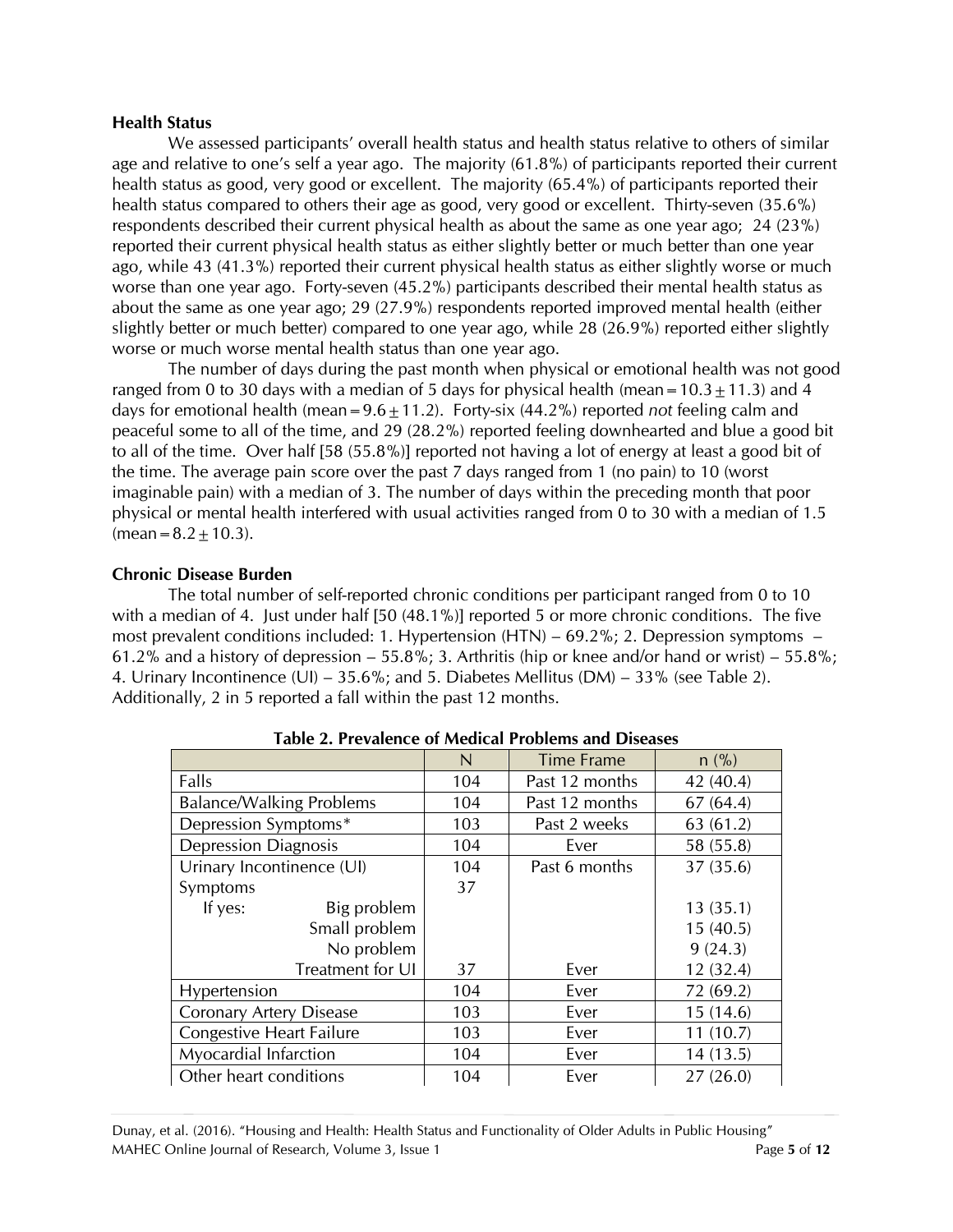| <b>Stroke</b>                   | 104 | Ever | 10(9.6)   |
|---------------------------------|-----|------|-----------|
| Emphysema, asthma, COPD         | 104 | Ever | 27(26.0)  |
| Crohn's dx, ulcerative colitis, | 104 | Ever | 7(6.7)    |
| Inflammatory bowel disease      |     |      |           |
| Arthritis                       |     |      |           |
| Hip or knee                     | 104 | Ever | 49 (47.1) |
| Hand or wrist                   |     |      | 39 (37.5) |
| Any                             |     |      | 58 (55.8) |
| Osteoporosis                    | 103 | Ever | 23(22.3)  |
| Sciatica                        | 104 | Ever | 34 (32.7) |
| Diabetes Mellitus               | 103 | Ever | 34 (33.0) |
| Any cancer (CA; not skin)       | 102 | Ever | 22(21.6)  |
| If yes, treatment?:             |     | Ever |           |
| Colorectal CA Tx                | 20  |      | 3(15.0)   |
| Lung CA Tx                      | 20  |      | 2(10.0)   |
| <b>Breast CA Tx</b>             | 19  |      | 3(15.8)   |
| Prostate CA Tx                  | 19  |      | 3(15.8)   |
| Other CA TX (not skin)          | 20  |      | 4(20.0)   |

**Table 2. Prevalence of Medical Problems and Diseases continued**

Notes. \* Score of ≥3 on PHQ-2.

Abbreviations. COPD = Chronic obstructive pulmonary disease

# **Functionality**

ADL scores ranged from 0 to 6 with a median of 5. The majority of respondents [67 (64.4%)] reported minimal impairment to full functioning; 24 (23.1%) reported moderate impairment and 13 (12.5%) reported serious impairment. The most impairment was noted in walking [49 (47.1%)], followed by preparing meals [33 (31.8%)], getting in and out of chairs [28 (26.9), and bathing [26 (25%)]. Few respondents reported problems taking medications as prescribed [9 (8.6%)]. More than one in four people reported their health and/or pain limited their physical and social activities (see Table 3). Slightly less than one in four reported their emotional problems limited their activities.

**Table 3. Difficulties and Interference in Daily Activities Due to Health Problems**

| <b>Serious Difficulties - Yes</b>          | N   | $n\binom{0}{0}$  |
|--------------------------------------------|-----|------------------|
| Concentrating, remembering, making choices | 102 | 49 (48.0)        |
| Walking or climbing stairs                 | 103 | 50(48.5)         |
| Dressing or bathing                        | 103 | 24(23.3)         |
| Doing errands alone                        | 104 | 36 (34.6)        |
| ADL/IADL Problems - Yes/Unable to do       | 104 | $n\frac{\%}{\%}$ |
| <b>Bathing</b>                             |     | 26(25.0)         |
| <b>Dressing</b>                            |     | 18(17.3)         |
| Eating                                     |     | 5(4.8)           |
| Getting in or out of chairs                |     | 28 (26.9)        |
| <b>Walking</b>                             |     | 49 (47.1)        |
| Using the toilet                           |     | 12(11.6)         |
| Preparing meals                            |     | 33 (31.8)        |
| Managing money                             |     | 16(15.4)         |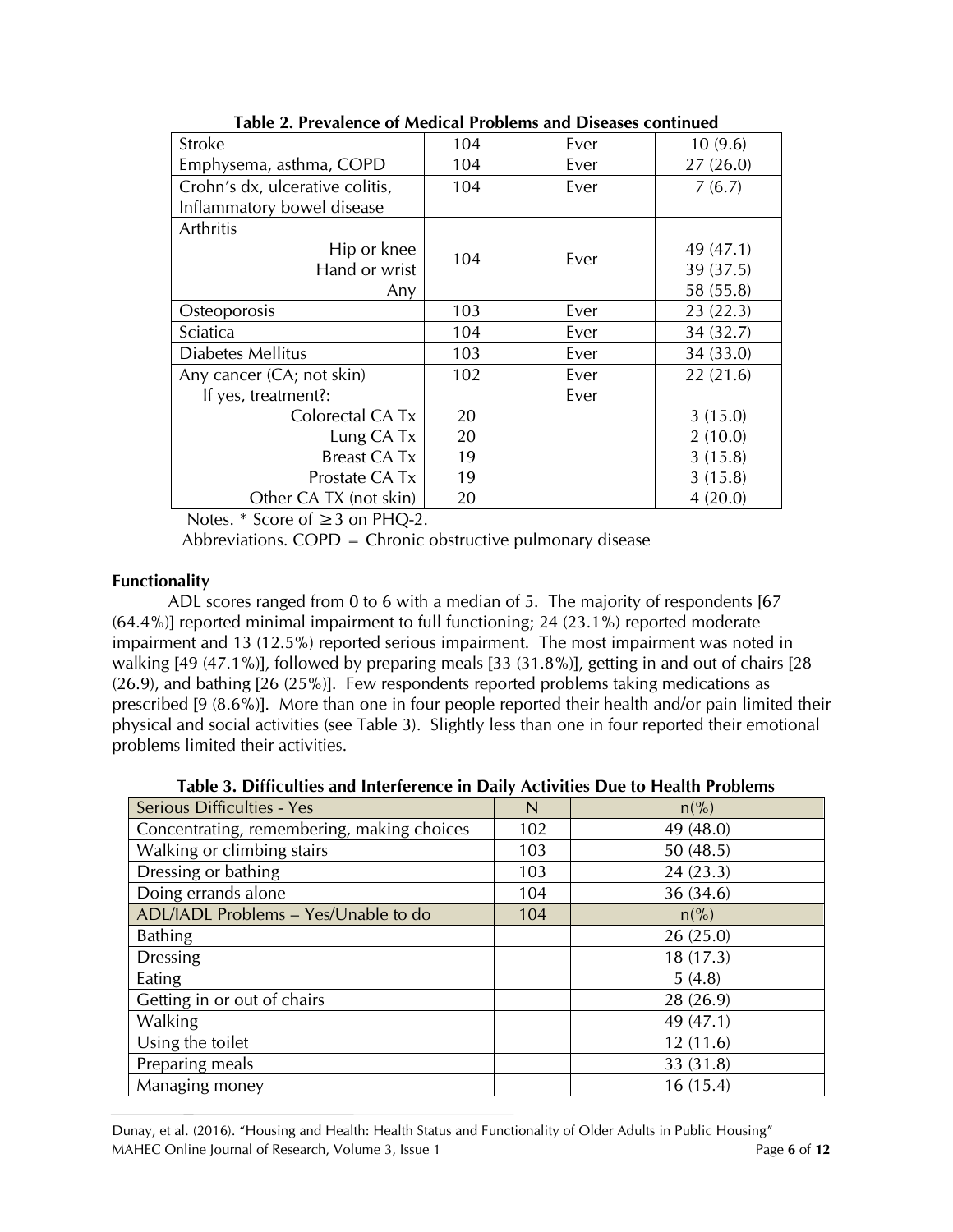| Taking medicine as prescribed                 |     | 9(8.6)           |
|-----------------------------------------------|-----|------------------|
| Health limits activities now - A lot          |     | $n\binom{0}{6}$  |
| Moderate activities – move a table, vacuum,   | 104 | 28 (26.9)        |
| golf, bowl                                    |     |                  |
| Climbing several flights of stairs            | 103 | 40 (38.8)        |
| Health causes problems with work/daily        |     |                  |
| activities in past 4 weeks - Most days/Always |     | $n\frac{\%}{\%}$ |
| Physical health led me to accomplish less     | 104 | 34 (32.7)        |
| Physical health limited kind of work/activity | 104 | 34 (32.7)        |
| Emotional health led me to accomplish less    | 104 | 23 (22.1)        |
| Emotional health led to less carefulness      | 103 | 22(21.2)         |
| Physical or emotional interfered with social  |     |                  |
| activities                                    | 103 | 27(26.2)         |
| Pain interferes – Quite a bit/Extremely       |     | $n\frac{\%}{\%}$ |
| Normal work (outside and housework)/ past 4   | 103 | 31(30.1)         |
| weeks                                         |     |                  |
| Day to day activities/ past 7 days            | 104 | 27(25.9)         |
| Socializing/past 7 days                       | 104 | 15(14.4)         |
| Memory Problems - Most days/Every day         |     |                  |
| Interfere with you daily activities           | 104 | 15(14.4)         |

**Table 3. Difficulties and Interference in Daily Activities Due to Health Problems continued**

Abbreviations. ADL = Activities of Daily Living; IADL = Independent Activities of Daily Living

## **Preventive Screening**

Over a third of respondents who reported leakage of urine within the past 6 months had *not* discussed this with a health care provider [10 of 28 (35.7%)]. Likewise, about one in three overall reported *no* discussion of exercise or physical activity with a provider. Less than half reported discussing falls or balance problems [38 (36.5%)], or fall prevention strategies [49 (47.1%)]. Conversely, most women [46 (73%)] and a few men [5 (12.2%)] reported having had a bone density test at some point in their lives.

# **Relationships**

There were significant, moderate, positive relationships between PHC, MHC and ADL scores. Further, there were significant, moderate but negative relationships between these three scores and number of chronic conditions and PHQ-2 scores (see Table 4).

People who reported a fall in the last 12 months were also more likely than those who did not fall to have discussed falls and balance problems with a doctor in the past 12 months: 24  $(57.1\%)$  vs. 14  $(23.3\%)$ ; p=0.001. However, those who had fallen were not more likely to report that a doctor had intervened to help prevent falls: 25 (59.5%) vs. 24 (40.7%);  $p=0.062$ .

| Table 4. Digitalcant Divariate Relationships between beores |       |                            |     |       |  |  |
|-------------------------------------------------------------|-------|----------------------------|-----|-------|--|--|
|                                                             | PHC   | MHC                        | ADL | PHO-2 |  |  |
| <b>MHC</b>                                                  | 0.690 |                            |     |       |  |  |
| ADL                                                         | 0.659 | 0.479                      |     |       |  |  |
| PHQ-2                                                       |       | $-0.604$ $-0.787$ $-0.450$ |     |       |  |  |
| Number of chronic conditions   -0.577   -0.571   -0.449     |       |                            |     | 0.496 |  |  |

| Table 4. Significant Bivariate Relationships between Scores |  |  |  |  |  |  |
|-------------------------------------------------------------|--|--|--|--|--|--|
|-------------------------------------------------------------|--|--|--|--|--|--|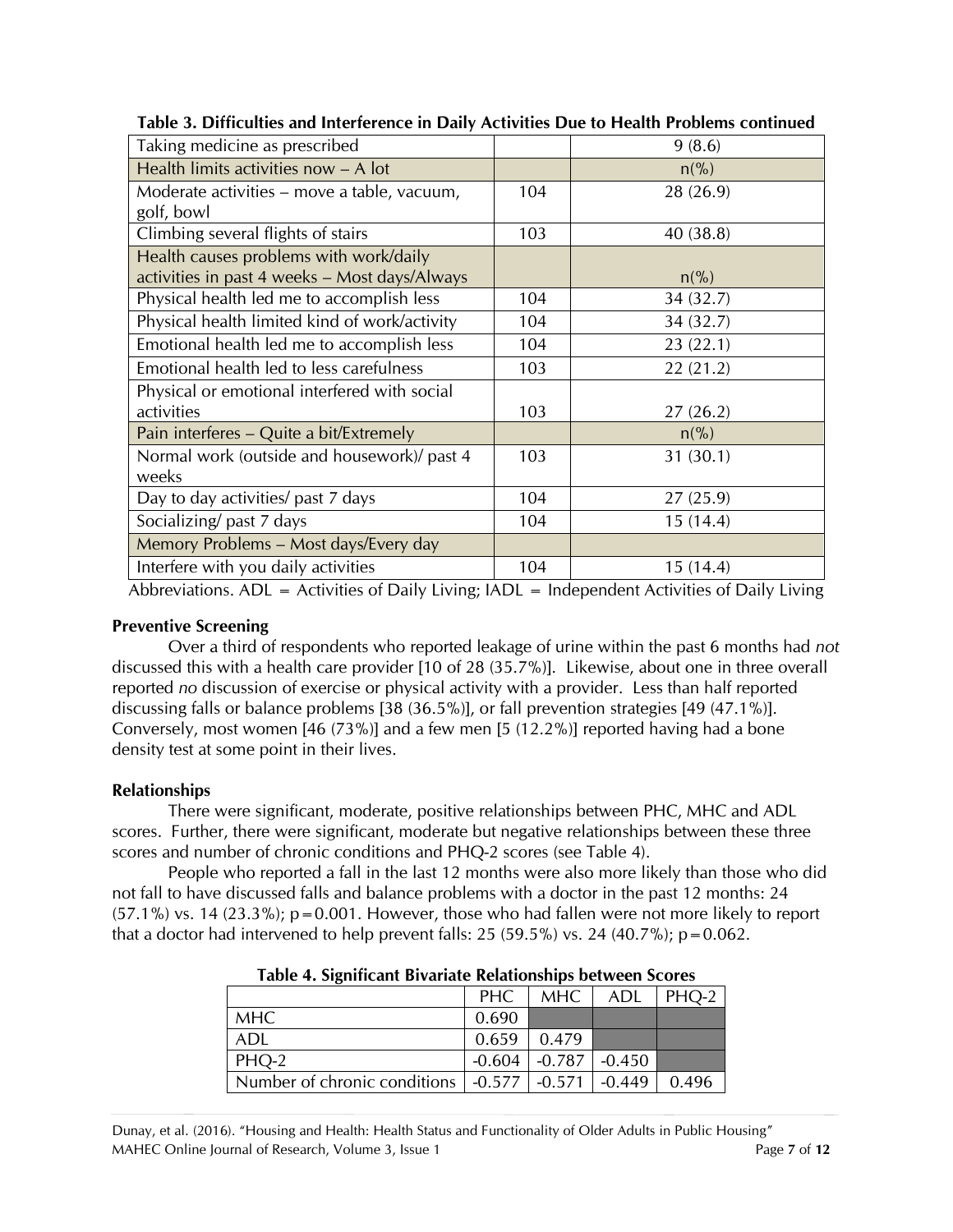Note. Pearson correlation coefficients;  $p = 0.0001$ . Abbreviations. PHC = Physical health component; MHC = Mental health component; ADL = Activities of Daily Living; PHQ-2 = Patient Health Questionnaire - 2

#### **Discussion**

This research adds to the body of data describing the health and functional status of older adults and disabled adults living in public housing in the United States. Our findings were unexpected: our participants' self-reported health status and functional status were better than anticipated, and yet participants' self-reported chronic disease burden, including depression, and history of falls were higher than comparison groups.<sup>[20](#page-10-8)</sup> The finding of robust self-reported health status in mental and physical health domains is significant because a recent study, using national data from MHOS, demonstrated that general self-rated health and health related quality of life were both important predictors of mortality in older adults. $\frac{21}{2}$  $\frac{21}{2}$  $\frac{21}{2}$ 

#### **Comparisons to National Data**

With respect to self-reported health status, United States population standards for average PHC and MHC scores from the MHOS of 2000-2002 were  $39.82 + 12.2$  and  $50.08 + 11.4$ , respectively.<sup>[15](#page-10-10)</sup> Our participants' scores were 55.80  $\pm$  29.27 and 60.9  $\pm$  26.98, respectively. Our average scores were more than a standard deviation higher, reflecting significantly better selfreported health status in both physical and mental health domains. However, there was considerably greater variability in our scores and scores ranged from 0 to 100 for both components, presumably reflective of heterogeneity in the health of participants. Similarly, only 13.5% of our participants met criteria for poor health status – a composite measure computed from MHOS data – compared to 20% of Medicare Managed Care beneficiaries who received the MHOS between 2000-2002.<sup>[15](#page-10-10)</sup> In spite of positive self-reported health status data, when compared with the same national sample of Medicare Managed Care beneficiaries, our participants reported a much higher prevalence of chronic diseases including hypertension, diabetes mellitus, depression, and arthritis (upper and lower extremity), and a higher prevalence of falls. $\frac{15}{12}$  $\frac{15}{12}$  $\frac{15}{12}$ 

Given likely confounding from socioeconomic status inherent in the comparison between a sample of Medicare beneficiaries and a sample of older adults residing in public housing, we sought to compare our sample to a more socioeconomically similar sample, namely dually eligible beneficiaries. Thus, we compared our sample to data for all dually eligible beneficiaries nationally.<sup>[22-23](#page-10-11)</sup> Our sample was slightly more elderly (60% vs 75%), slightly less racially diverse (26% minorities vs 21.2%), and was comprised of slightly fewer females (69% vs 60.6%) than the national sample.<sup>[22-23](#page-10-11)</sup>

According to the Congressional Budget Office report and the Center for Healthcare Strategies, the five most common chronic conditions for all dually eligible beneficiaries in 2009 were diabetes mellitus (29%), COPD (17%), congestive heart failure (15%), dementia (14%) and osteoporosis(10%).<sup>[22-23](#page-10-11)</sup> Our sample reported higher prevalence of diabetes mellitus (33% vs. 29%), COPD (26% vs. 17%), and osteoporosis (22.3% vs. 10%) than all dually eligible beneficiaries in 2009. $\frac{22-23}{2}$  $\frac{22-23}{2}$  $\frac{22-23}{2}$  Thus, our sample reported a higher prevalence of common chronic diseases than a nationally representative sample of dually eligible beneficiaries socioeconomically similar to our sample.

#### **Functional Status**

Over half (61.7%) of our sample reported minimal impairment to full functioning, and most (71%) of our participants denied many difficulties with ADLs. Nationally representative US data,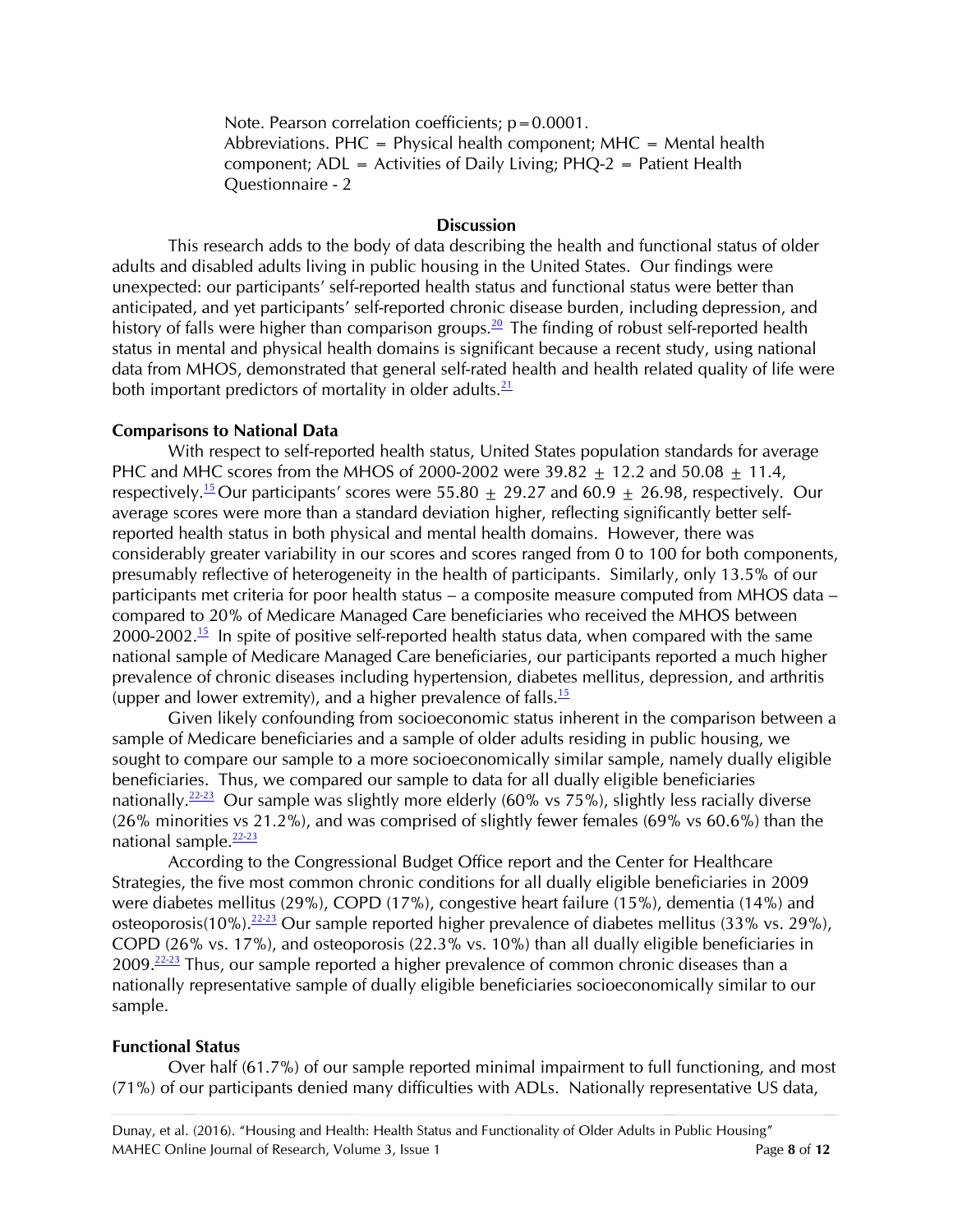available from the National Center for Health Statistics, demonstrate that between 2003 and 2007, 94.3% of adults 65 years old or older reported no limitations in ADLs, and 1.4% of adults 65 years old or older reported limitation in one ADL $^{24}$  $^{24}$  $^{24}$  Further, only 12.2% reported limitations in independent ADLs (IADLs).  $^{24}$  $^{24}$  $^{24}$  Clearly, our sample was more functionally impaired than a nationally representative sample of US adults, but the national sample was not limited to public housing residents and did not include participants younger than 65 with baseline functional impairment.

## **Apparent Discrepancy between Chronic Disease Burden and Health Status**

Our study population reported better subjective physical and mental health than comparable populations, in spite of bearing a larger burden of chronic disease. The reason for the discrepancy between self-reported health status and actual chronic disease burden among our sample is unclear. However we speculate that our participants' relatively preserved functional status plays a role in this discrepancy. A recent prospective study demonstrated that among a cohort of 492 patients evaluated in a comprehensive geriatric assessment facility in Dublin, Ireland, a patient's self-rated health was strongly influenced by IADL performance capacity.<sup>[25](#page-11-0)</sup> Similarly, analysis of data from the 2001 MHOS demonstrated that age and arthritis were most strongly associated with PHC scores, while depressive symptoms and urinary incontinence were most strongly associated with MHC scores; researchers concluded that these chronic conditions exerted effects on overall PCH and MHC scores via their impact on functionality.<sup>[15](#page-10-10)</sup> In our sample, a significant, moderate, positive relationship was seen between PHC, MHC and ADL scores, suggesting that functional status did influence our participant's physical and mental health scores. This does provide objective evidence to substantiate the belief that preserved functional status plays a role in bolstering self-reported health status among our sample.

Another possible explanation for the disparity between self-reported health status and chronic disease burden could be that our respondents were afraid to report perceived poor health status for fear that this might lead to a more restrictive living arrangement; it is possible that a perceived power-differential between survey participants and surveyors could have contributed to such hypothetical concerns.

## **Limitations**

The limitations of this study arise from the fact that we used a relatively small sample of individuals in a single small city. Further, while reflective of the demographics of the public housing residences surveyed, our sample population was less racially and ethnically diverse than comparison groups, including dually eligible people nationally.<sup>[21-22](#page-10-9)</sup> These factors limit the generalizability of our data.

Additionally, individuals administering the survey included professional service coordinators, physicians and a physician's assistant who were known to the survey respondents. While there were very few direct clinical relationships among surveyors and respondents, it is possible that the power differential between respondents and surveyors could have biased participant responses.

Finally, we did not ascertain the insurance status of respondents. While this was intentional and motivated by a desire to protect participant privacy, it does preclude direct comparison to published datasets which are aggregated based on insurance status. Nonetheless, we have drawn conclusions using reasonable comparison groups based on published literature describing the public housing population generally.<sup>14</sup>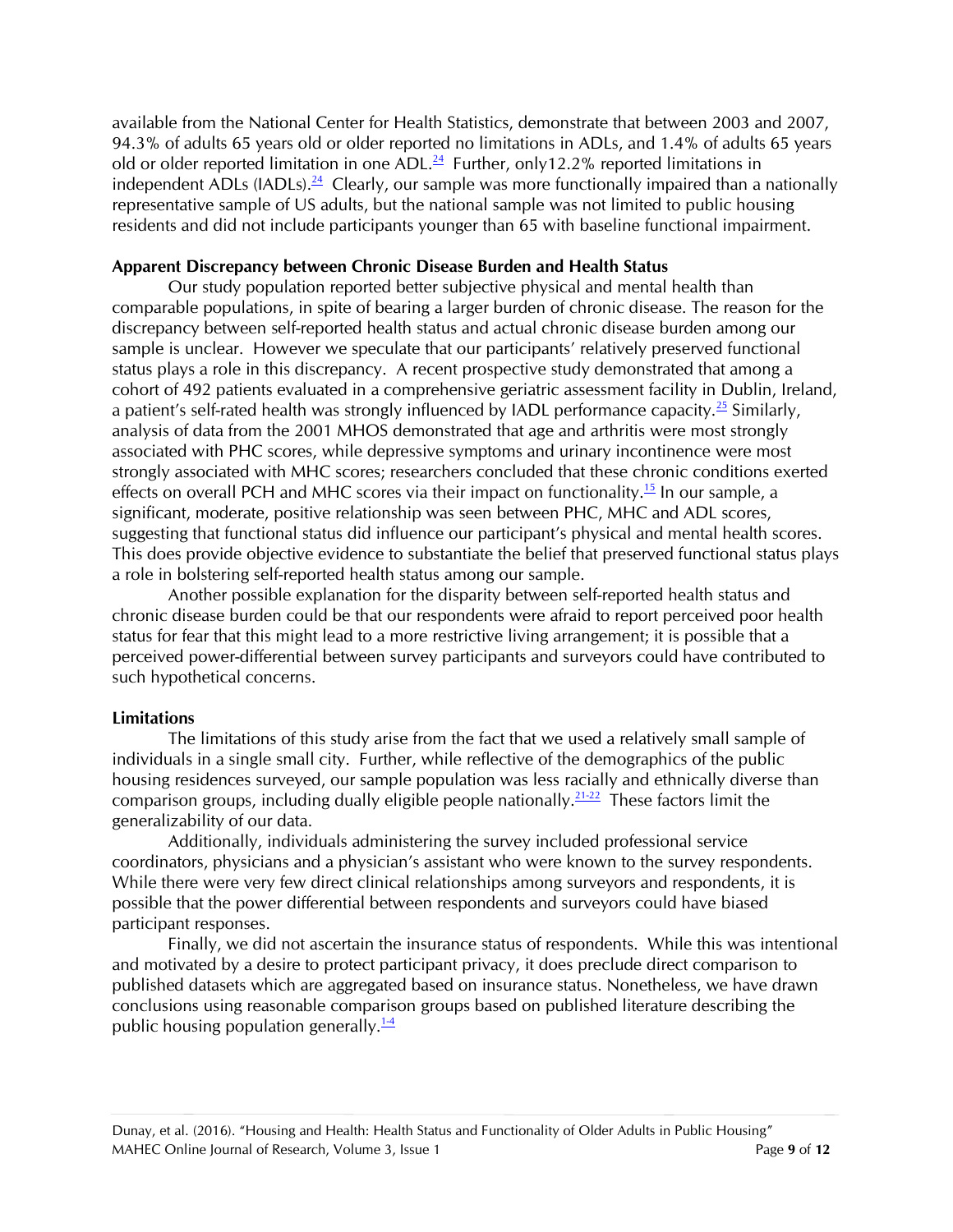## **Conclusions**

The self-reported physical and mental health status of the survey population exceeded national averages, as did the respondents' chronic disease burden when compared to similar populations. The reason for the discrepancy between subjective health status and actual chronic disease burden is unclear, but it seems likely that relatively preserved functional status among our respondents was a factor in bolstering subjective health status as evidenced by a moderate positive relationship between total physical and mental health scores and ADL scores. These findings are significant because they illuminate a source of optimism and motivation among residents of publicly-subsidized apartment complexes for elderly and disabled adults, namely functionality. Residents of publicly-subsidized housing complexes for elderly and disabled adults represent a medically high-risk group with a disproportionate burden of chronic disease; interventions designed to address chronic disease among these individuals may be enhanced by acknowledging functional status as a source of motivation or resilience in this population.

## **References**

- <span id="page-9-0"></span>1. Digenis-Bury EC, Brooks DR, Chen L, Ostrem M, Horsburgh CR. [Use of a population-based](http://www.ncbi.nlm.nih.gov/pubmed/18048798)  [survey to describe the health of Boston public housing residents.](http://www.ncbi.nlm.nih.gov/pubmed/18048798) Am J Public Health. 2008 Jan;98(1):85-91. Epub 2007 Nov 29. PubMed PMID: 18048798; PubMed Central PMCID: PMC2156072.
- <span id="page-9-2"></span>2. Bowen DJ, Battaglia TA, Murrell SS, Bhosrekar SG, Caron SE, Smith E, Thomas G, Rorie JA, Maetschke LM, Goodman R. [What do public housing residents say about their health?](http://www.ncbi.nlm.nih.gov/pubmed/23543020) Prog Community Health Partnersh. 2013 Spring;7(1):39-47. doi: 10.1353/cpr.2013.0012. PubMed PMID: 23543020.
- <span id="page-9-1"></span>3. Parsons PL, Mezuk B, Ratliff S, Lapane KL. [Subsidized housing not subsidized health: health](http://www.ncbi.nlm.nih.gov/pubmed/21462736)  status and [fatigue among elders in public housing and other community settings.](http://www.ncbi.nlm.nih.gov/pubmed/21462736) Ethn Dis. 2011 Winter;21(1):85-90. PubMed PMID: 21462736; PubMed Central PMCID: PMC3111957.
- <span id="page-9-3"></span>4. Ruel E, Oakley D, Wilson GE, Maddox R. [Is public housing the cause of poor health or a safety](http://www.ncbi.nlm.nih.gov/pubmed/20585883)  [net for the unhealthy poor?](http://www.ncbi.nlm.nih.gov/pubmed/20585883) J Urban Health. 2010 Sep;87(5):827-38. doi: 10.1007/s11524-010- 9484-y. PubMed PMID: 20585883; PubMed Central PMCID: PMC2937128.
- <span id="page-9-5"></span>5. Gachaw G, Hendrie HC, Brittain H, Hall KS, Weinberger M, Darnell JC. Depressive symptoms [among elderly residents of public housing: a follow-up study.](http://www.ncbi.nlm.nih.gov/pubmed/2026412) Hosp Community Psychiatry. 1991 Jan;42(1):82-4. PubMed PMID: 2026412.
- 6. Black BS, Rabins PV, German P, McGuire M, Roca R. [Need and unmet need for mental health](http://www.ncbi.nlm.nih.gov/pubmed/9432988)  [care among elderly public housing residents.](http://www.ncbi.nlm.nih.gov/pubmed/9432988) Gerontologist. 1997 Dec;37(6):717-28. PubMed PMID: 9432988.
- <span id="page-9-4"></span>7. Colón-Emeric CS, Whitson HE, Pavon J, Hoenig H. [Functional decline in older adults.](http://www.ncbi.nlm.nih.gov/pubmed/24134046) Am Fam Physician. 2013 Sep 15;88(6):388-94. PubMed PMID: 24134046; PubMed Central PMCID: PMC3955056.
- 8. Inouye SK, Peduzzi PN, Robison JT, Hughes JS, Horwitz RI, Concato J. [Importance of functional](http://www.ncbi.nlm.nih.gov/pubmed/9555758)  [measures in predicting mortality among older hospitalized patients.](http://www.ncbi.nlm.nih.gov/pubmed/9555758) JAMA. 1998 Apr 15;279(15):1187-93. PubMed PMID: 9555758.
- 9. Tomsone S, Horstmann V, Oswald F, Iwarsson S. [Aspects of housing and perceived health](http://www.ncbi.nlm.nih.gov/pubmed/23740591)  [among ADL independent and ADL dependent groups of older people in three national samples.](http://www.ncbi.nlm.nih.gov/pubmed/23740591) Aging Clin Exp Res. 2013 Jun;25(3):317-28. doi: 10.1007/s40520-013-0050-9. Epub 2013 May 18. PubMed PMID: 23740591.
- <span id="page-9-6"></span>10. DeNavas-Walt C, Proctor BD, Smith JC. U.S. Census Bureau, Current Population Reports, P60- 245, Income, poverty, and health insurance coverage in the United States: 2012 [Internet]. Washington (DC): U.S. Government Printing Office; 2013 Sept. 88 p. Available from: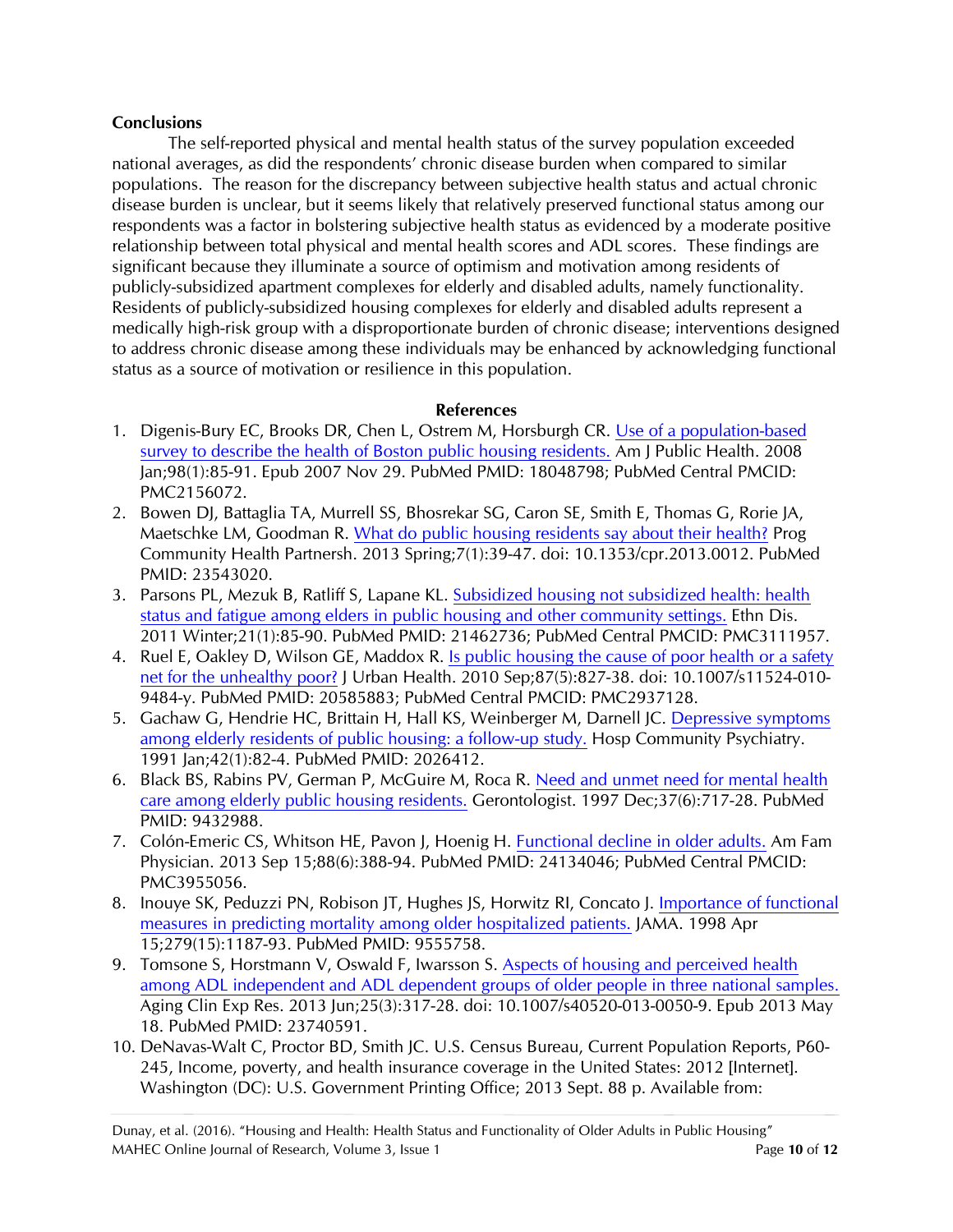[https://www.census.gov/prod/2013pubs/p60-245.pdf.](https://www.census.gov/prod/2013pubs/p60-245.pdf)

- <span id="page-10-2"></span>11. Wilden R, Redfoot DL (AARP Public Policy Institute). Adding assisted living services to subsidized housing: Serving frail older persons with low income [Internet]. Washington (DC): AARP; 2002. 76 p. Available from: [http://assets.aarp.org/rgcenter/il/2002\\_01\\_living.pdf.](http://assets.aarp.org/rgcenter/il/2002_01_living.pdf)
- <span id="page-10-0"></span>12. Gold MR, Jacobson GA, Garfield RL. [There is little experience and limited data to support](http://www.ncbi.nlm.nih.gov/pubmed/22665829)  [policy making on integrated care for dual eligibles.](http://www.ncbi.nlm.nih.gov/pubmed/22665829) Health Aff (Millwood). 2012 Jun;31(6):1176-85. doi: 10.1377/hlthaff.2012.0162. PubMed PMID: 22665829.
- <span id="page-10-1"></span>13. Lied TR, Haffer SC. [Health status of dually eligible beneficiaries in managed care plans.](http://www.ncbi.nlm.nih.gov/pubmed/15493444) Health Care Financ Rev. 2004 Summer;25(4):59-74. PubMed PMID: 15493444; PubMed Central PMCID: PMC4194891.
- <span id="page-10-3"></span>14. Jones N 3rd, Jones SL, Miller NA. [The Medicare Health Outcomes Survey program: overview,](http://www.ncbi.nlm.nih.gov/pubmed/15248895)  [context, and near-term prospects.](http://www.ncbi.nlm.nih.gov/pubmed/15248895) Health Qual Life Outcomes. 2004 Jul 12;2:33. PubMed PMID: 15248895; PubMed Central PMCID: PMC479698.
- <span id="page-10-10"></span>15. (NCQA). Medicare health outcome survey. HEDIS 2013 health employer data and information set [dataset]; [cited 2014 Apr 3]. National Committee for Quality Assurance [Internet]. Available from: [http://www.hosonline.org/.](http://www.hosonline.org/)
- <span id="page-10-4"></span>16. Kroenke K, Spitzer RL, Williams JB. [The Patient Health Questionnaire-2: validity of a two-item](http://www.ncbi.nlm.nih.gov/pubmed/14583691)  [depression screener.](http://www.ncbi.nlm.nih.gov/pubmed/14583691) Med Care. 2003 Nov;41(11):1284-92. PubMed PMID: 14583691.
- <span id="page-10-5"></span>17. Ko Y, Coons SJ. [An examination of self-reported chronic conditions and health](http://www.ncbi.nlm.nih.gov/pubmed/16307701) status in the [2001 Medicare Health Outcomes Survey.](http://www.ncbi.nlm.nih.gov/pubmed/16307701) Curr Med Res Opin. 2005 Nov;21(11):1801-8. PubMed PMID: 16307701.
- <span id="page-10-6"></span>18. Hayes RD, Sherbourne CD, Mazel R. User's manual for the medical outcomes study (MOS) core measures of health-related quality of life [Internet]. Santa Monica (CA): RAND Corporation; 1995 [cited 2014 Apr 2]. 168 p. Available from: [http://www.rand.org/pubs/monograph\\_reports/MR162.html.](http://www.rand.org/pubs/monograph_reports/MR162.html)

<span id="page-10-7"></span>19. Shelky M, Wallace M. Katz index of independence in activities of daily living (ADL) [Internet]. New York: The Hartford Institute for Geriatric Nursing, New York University, College of Nursing; [Revised 2012; cited 2013, Apr 3]. 2 p. Available from: [https://consultgeri.org/try](https://consultgeri.org/try-this/general-assessment/issue-2.pdf)[this/general-assessment/issue-2.pdf.](https://consultgeri.org/try-this/general-assessment/issue-2.pdf)

- <span id="page-10-8"></span>20. Alley DE, Soldo BJ, Pagán JA, McCabe J, DeBlois M, Field SH, Asch DA, Cannuscio C. [Material](http://www.ncbi.nlm.nih.gov/pubmed/19890175)  [resources and population health: disadvantages in health care, housing, and food among adults](http://www.ncbi.nlm.nih.gov/pubmed/19890175)  [over 50 years of age.](http://www.ncbi.nlm.nih.gov/pubmed/19890175) Am J Public Health. 2009 Nov;99 Suppl 3:S693-701. doi: 10.2105/AJPH.2009.161877. PubMed PMID: 19890175; PubMed Central PMCID: PMC2774171.
- <span id="page-10-9"></span>21. Brown DS, Thompson WW, Zack MM, Arnold SE, Barile JP. [Associations between health](http://www.ncbi.nlm.nih.gov/pubmed/24189743)[related quality of life and mortality in older adults.](http://www.ncbi.nlm.nih.gov/pubmed/24189743) Prev Sci. 2015 Jan;16(1):21-30. doi: 10.1007/s11121-013-0437-z. PubMed PMID: 24189743; PubMed Central PMCID: PMC4593240.
- <span id="page-10-11"></span>22. (Congressional Budget Office). Dual-eligible beneficiaries of Medicare and Medicaid: Characteristics, health care spending, and evolving policies [Internet]. Washington, (DC): Congress of the United States; June 2013 [cited 2014 April 3]. 45 p. Available from: [https://www.cbo.gov/sites/default/files/113th-congress-2013-](https://www.cbo.gov/sites/default/files/113th-congress-2013-2014/reports/44308_DualEligibles2.pdf) [2014/reports/44308\\_DualEligibles2.pdf.](https://www.cbo.gov/sites/default/files/113th-congress-2013-2014/reports/44308_DualEligibles2.pdf)
- 23. Bella M (Center for Health Care Strategies). Dual eligibles: National data snapshot [Internet]. Hamilton (CA): Center for Health Care Strategies, Inc.; 2010 Apr 27 [cited 2014 Apr 4]. 19 p. Available from:

<span id="page-10-12"></span>[http://www.dhcs.ca.gov/Documents/Dual%20Eligibles%20National%20Data%20Snapshot.pdf.](http://www.dhcs.ca.gov/Documents/Dual%20Eligibles%20National%20Data%20Snapshot.pdf)